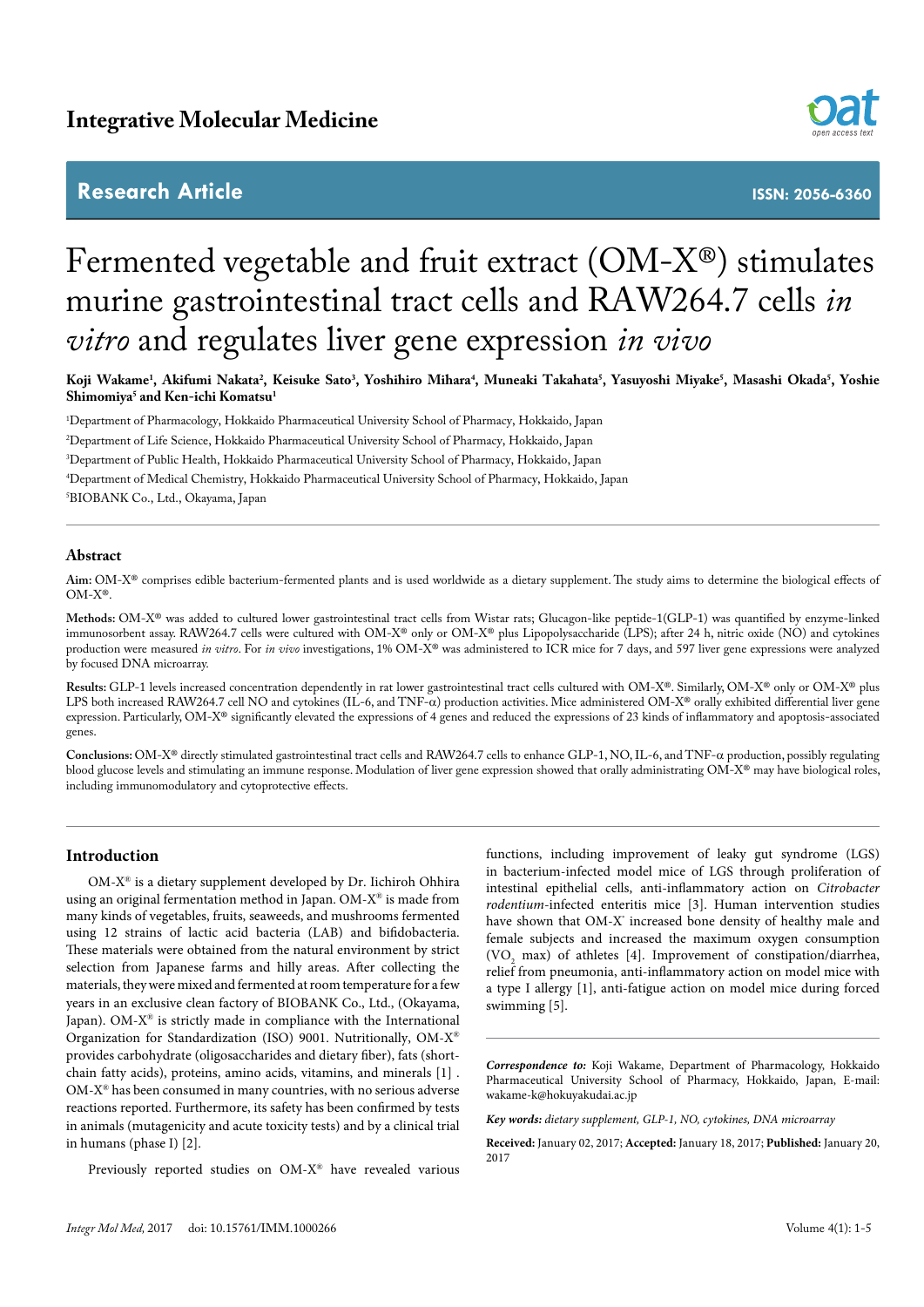However, efficacy mechanisms of OM-X® have not been fully examined. In this study, to examine OM-X® functions, *in vitro* studies using murine cells (gastrointestinal tract cells, RAW 264.7 cells) and *in vivo* studies using normal mice were conducted. The effects of orally administering  $OM-X^{\otimes}$  on functions of the liver gene expression, where absorbed OM-X® components are metabolized, were investigated.

### **Materials and Methods**

**Chemicals and Reagents***:* OM-X® (Lot.T101) was obtained from BIOBANK Co., Ltd., (Okayama, Japan). Lipopolysaccharide (LPS) was obtained from Macrophi Inc. (Shikoku, Japan). Dulbecco's modified eagle's medium and fetal bovine serum were purchased from Gibco Co., Ltd. (New York, USA). A rat GLP-1 cell kit was purchased from ReproCELL Co., Ltd. (Kanagawa, Japan). A GLP-1 active ELISA kit was purchased from Shibayagi Co., Ltd. (Gunma, Japan). A MILLIPLEX® MAP Mouse Cytokine/Chemokine Magnetic Bead Panel was purchased from Luminex Co., Ltd. (TX, USA). RNAlater® Solution was purchased from Thermo Fisher Scientific Inc. (MA, USA). An RNeasy Lipid Tissue Mini Kit was purchased from Qiagen Co., Ltd. (Venlo, Netherlands). An RNA 6000 Nano kit was purchased from Agilent Technologies Inc. (CA, USA). A MessageAmp biotin-enhanced amplification kit was purchased from Applied Biosystems Japan (Tokyo, Japan). All other laboratory chemicals were of the highest purity from commercial suppliers.

**GLP-1 Production Assay in Lower Gastrointestinal Tract Cells:**  Lower gastrointestinal tract cells were isolated from Wistar rats and cultured in a 5%  $CO_2$  incubator at 37°C, as per the Rat GLP-1 cell kit instructions. After 12 h, OM-X® was added (final concentration  $1-1,000 \mu g/ml$ , n = 3) and the supernatant was collected after culturing for an additional 40 min. The glucagon-like peptide-1 (active) (GLP-1) in the culture supernatant was quantified using the ELISA method.

**NO and Cytokines Production Assay in RAW264.7 Cells:**  Macrophage (RAW264.7) cells suspended in a medium at 1.6 x 106 cells/ml were plated into the wells of a 96-well plate at 100 µl/well and cultured at 37°C in a CO<sub>2</sub> incubator. Six hours later, OM-X® solution (final concentrations,  $10-1,000 \mu g/ml$ ; n = 2) or lipopolysaccharides (LPS) solution (final concentration, 8.0 ng/ml;  $n = 2$ ) was added to the wells, and the culture was continued in the incubator. The culture supernatant was collected 24 h later, added to 100 µl Griess reagent (mixture of 7.5% phosphoric acid aqueous solution containing 3% sulfanilamide and 0.15% napthylethylenediamine solution in a ratio of 1:2), and incubated for 10 min, followed by measurement of absorbance by use of a microplate reader (primary wavelength, 550 nm; secondary wavelength, 750 nm). Similarly, cytokines in the obtained supernatant were determined using a MILLIPLEX® (TNF-α, IFN-γ, IL-1β, IL-4, IL-6, IL-12 (p40), IL-13, IL-17, MIP-1α) Panel Kit.

**Oral Administration of OM-X**® **to Mice:** OM-X® was dissolved in distilled water to give a concentration of 1% (w/v) solution, which was given ad libitum to the Six-week-old male ICR mice for 7 days  $(n = 5)$ . In parallel, control mice were given distilled water only  $(n = 5)$ . = 5). Finally, plasma and livers were harvested, and total liver RNA was extracted for focused DNA microarray analyses. All plasma was analyzed about Aspartate aminotransferase (AST) and Alanine Aminotransferase (ALT) levels. This study (protocol approval number: H27-010) conformed to the Guiding Principles for the Care and Use of Experimental Animals of Hokkaido Pharmaceutical University (published 1998, revised in 2001 and 2007).

**RNA Extraction:** Livers were dissected and stored in RNAlater®

Solution for 7 days at −80°C. Total liver RNA was extracted (n = 2, OM-X<sup>®</sup> treatment group;  $n = 1$ , normal mice) using an RNeasy Lipid Tissue Mini Kit. The quality and quantity of the extracted RNA was assessed on a 2100 Bioanalyzer using an RNA 6000 Nano Kit according to the manufacturer's instructions.

**DNA Microarrays:** cDNA was prepared from RNA and biotinlabeled RNA was transcribed and amplified using a MessageAmp Biotin-enhanced Amplification Kit according to the manufacturer's instructions. Biotinylated amplified RNA (aRNA) was fragmented using fragmentation reagents and then incubated at 94°C for 7.5 min. The fragmentation reaction was terminated by the addition of the kit's stop solution. The Innate Immunity Chip (183 genes), Anti-aging Chip (219 genes), and Metabolic Chip (195 genes) have on-surface chip probes and were used for the DNA microarrays. Hybridization signals were acquired using a DNA microarray reader with multibeam excitation technology (Genopal®, Yokogawa Electric Co., Tokyo, Japan).

**Statistical Analysis:** GLP-1, NO, cytokines production, and blood marker results are expressed as the mean ± standard error of the mean (SEM). These tests were compared by performing one-way analysis of variance followed by Tukey's test. For DNA microarray analysis, a 2.0-fold change in expression, as measured by the signal-intensity ratio (SIR = log2 [Sample Signal intensity/Control Signal intensity]), was interpreted as differentially-expressed genes (DEGs).

**Pathway Analysis:** The predicted target genes were compared against the Database for Annotation. Pathway analysis for DEGs was performed by referring to the latest Kyoto Encyclopedia of Genes and Genomes database (KEGG, http://www.genome.jp/kegg). This analysis enabled determining biological pathways significantly enriched in **DEGs.** 

#### **Results**

**GLP-1 Production Assay in Lower Gastrointestinal Tract Cells:**  Significant increases in GLP-1 production were observed for rat lower gastrointestinal tract cells cultured in the presence of OM-X® at 1–1,000 µg/ml OM-X® relative to those for non-treated cells (Figure 1).

**NO and Cytokines Production Assay in RAW264.7 Cells:**  Addition of OM-X® to RAW264.7 cells led to a significant production of NO relative to that of the control (Medium; Med) at OM-X®



Figure 1. GLP-1 production by rat lower gastrointestinal tract cells treated with OM-X. OM-X was added to cultures at final concentrations of  $1-1,000$  ( $\mu$ g/ml), and the produced active GLP-1 in the supernatant was measured after 4 hours by ELISA. \*\*P < 0.01, vs. NT (non-treatment).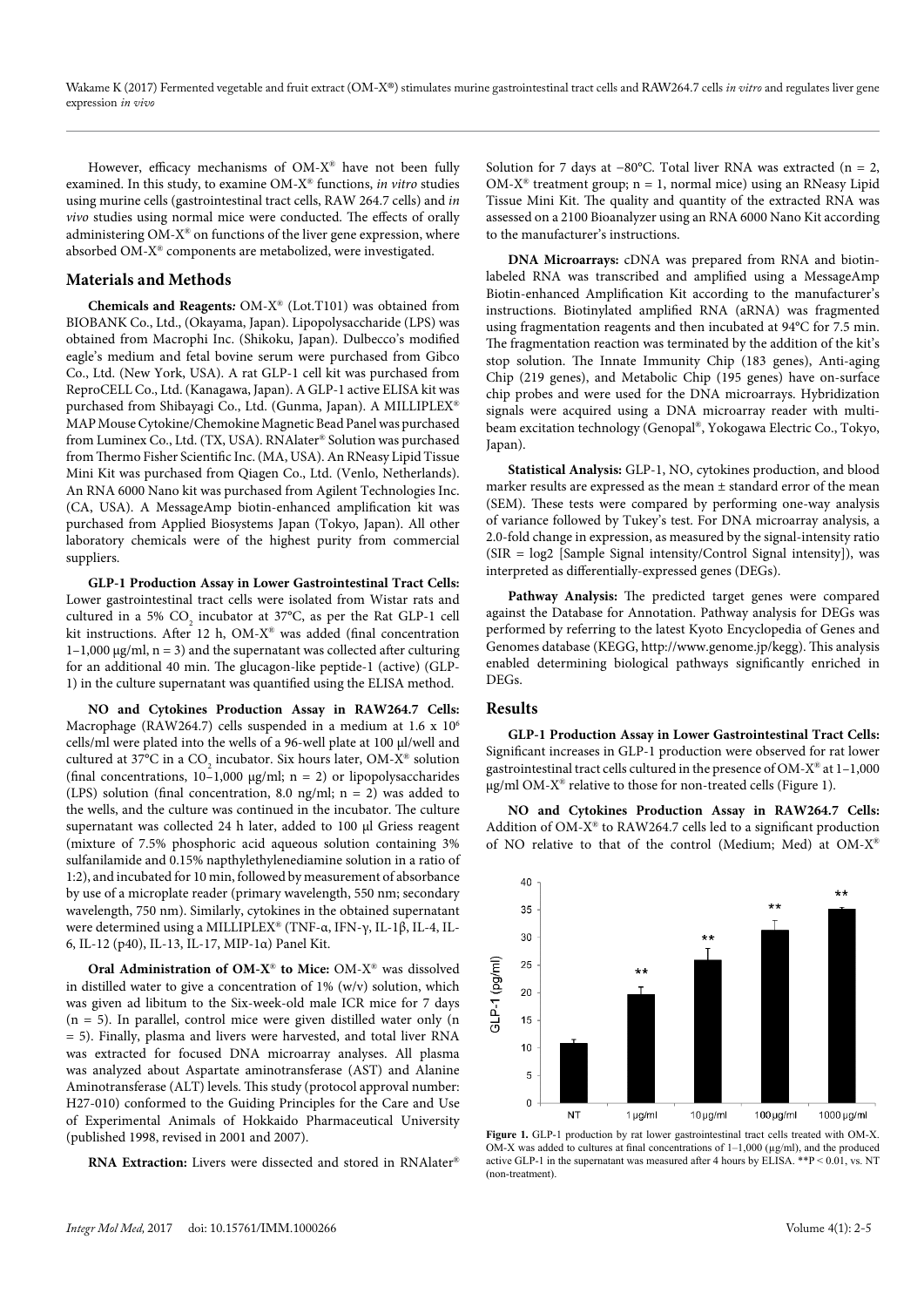

**Figure 2.** (A): NO production by RAW264.7 cells treated with OM-X for 24 hours. OM-X was added to cultures at final concentrations of 10–1,000 µg/ml or OM-X plus LPS (8 ng/ ml). The produced NO in the supernatant was measured after 24 hours by Griess reagents  $(n = 2)$ . \*P < 0.05, \*\*P < 0.01, *vs.* Med (Medium),  $\uparrow$  P < 0.05, *vs.* Med + LPS. (B): IL-6 production by RAW264.7 cells treated with OM-X for 24 hours. OM-X was added to cultures at final concentrations of 10–1000 µg/ml or OM-X plus LPS (8 ng/ml). The produced IL-6 in the supernatant was measured after 24 hours using a MILLIPLEX panel kit (n = 2).  $\dot{\tau}$  + P < 0.01, *vs.* Med (Medium) + LPS. (C): TNF- $\alpha$  production by RAW264.7 cells treated with OM-X for 24 hours. OM-X was added to cultures at final concentrations of 10–1,000 µg/ml or OM-X plus LPS (8 ng/ml). The produced TNF-α in the supernatant was measured after 24 hours using a MILLIPLEX panel (n = 2). TNF- $\alpha$  level of OM-X (1,000 µg/ml) and all additions of LPS were over the detection limit (10,000 pg/ml). \*\*P  $< 0.01$ , *vs.* Med (Medium).

concentrations of 100 and 1,000 µg/ml. Addition of OM-X® (1,000 µg/ ml) plus LPS also resulted in significant production of NO relative to that of only LPS (Med + LPS) (Figure 2A).

Regarding cytokine production, addition of OM- $X^{\circledast}$  (10–1,000 µg/ ml) plus LPS led to significant production of IL-6 relative to that of addition of LPS (Med + LPS) (Figure 2B). Addition of OM- $X^{\circledast}$  (100 µg/ml) resulted in significant production of TNF-α relative to that of the control (Med) and TNF-α level of OM-X® (1,000 µg/ml), and all additions of LPS were greater than the detection limit (10,000 pg/ml) (Figure 2C).

**Plasma analysis and DNA Microarray Analysis of Gene Expression in the Liver:** The AST and ALT of all groups were within normal levels (Data not shown). The DNA microarray analysis of gene expression in OM-X®-administered mice livers identified the following 27 DEGs: 4 of 597 genes were upregulated, and 23 of 597 genes were downregulated (Figure 3) (Table 1).

Pathway Analysis: Table 2 lists the diseases and pathways, which



**Figure 3.** Analysis of gene expression changes in the liver of mice that orally received OM-X.

Number of DEGs (2.0-fold change) identified by the focused DNA microarray chip.

**Table 1.** List of 27 genes differentially expressed in OM-X treated mice determined using focused DNA microarray chips.

| Gene symbol       | Gene name                                              | Signal          |
|-------------------|--------------------------------------------------------|-----------------|
|                   |                                                        | intensity ratio |
| <b>Traf1</b>      | TNF receptor-associated factor 1                       | $10.2 \pm 1.8$  |
| Traf2             | TNF receptor-associated factor 2                       | $9.4 \pm 2.1$   |
| Socs4             | suppressor of cytokine signaling 4                     | $1.5 \pm 0.1$   |
| Cvp3a11           | cytochrome P450, family 3, subfamily a, polypeptide 11 | $1.3 \pm 0.1$   |
| Il la             | interleukin 1 alpha (Mus musculus)                     | $-1.7 \pm 0.7$  |
| Spp1              | secreted phosphoprotein 1                              | $-2.4 \pm 0.5$  |
| Casp8             | caspase 8                                              | $-2.4 \pm 0.7$  |
| Il28a             | interferon lambda 2                                    | $-3.7 \pm 1.2$  |
| Ucp2              | uncoupling protein 2                                   | $-6.8 \pm 1.6$  |
| Map3k5            | mitogen-activated protein kinase kinase 5              | $-8.1 \pm 2.5$  |
| <b>Tnf</b>        | tumor necrosis factor                                  | $-8.2 \pm 1.2$  |
| Cxcl5             | chemokine (C-X-C motif) ligand 5                       | $-9.5 \pm 1.1$  |
| OmpA              | outer membrane protein A                               | $-9.7 \pm 2.3$  |
| Casp4             | caspase 4, apoptosis-related cysteine peptidase        | $-9.7 \pm 2.4$  |
| Nlrp3             | NLR family, pyrin domain containing 3                  | $-9.8 \pm 2.3$  |
| Ccl2              | hemokine (C-C motif) ligand 2                          | $-9.9 \pm 2.3$  |
| Il28b             | interferon lambda 3                                    | $-10.1 \pm 0.6$ |
| Illb              | interleukin 1 beta                                     | $-10.4 \pm 1.7$ |
| Ifng              | interferon gamma                                       | $-10.5 \pm 2.0$ |
| Zbp1              | Z-DNA binding protein 1                                | $-11.1 \pm 1.5$ |
| Icam <sub>1</sub> | intercellular adhesion molecule 1                      | $-11.1 \pm 0.6$ |
| Bcl10             | B cell leukemia/lymphoma 10                            | $-11.3 \pm 0.6$ |
| Tnfsf10           | tumor necrosis factor (ligand) superfamily, member 10  | $-11.4 \pm 1.5$ |
| Il12b             | interleukin 12b                                        | $-11.5 \pm 2.7$ |
| $III$ 7ra         | interleukin 17 receptor A                              | $-12.2 \pm 1.1$ |
| Casp9             | caspase 9                                              | $-13.4 \pm 0.6$ |
| Rcl6              | B cell leukemia/lymphoma 6                             | $-15.1 \pm 0.6$ |

The data is differential gene expression defined as a 2.0- fold change, which are shown as the signal intensity ratio (SIR)  $> 1.0$  or  $<-1.0$ ."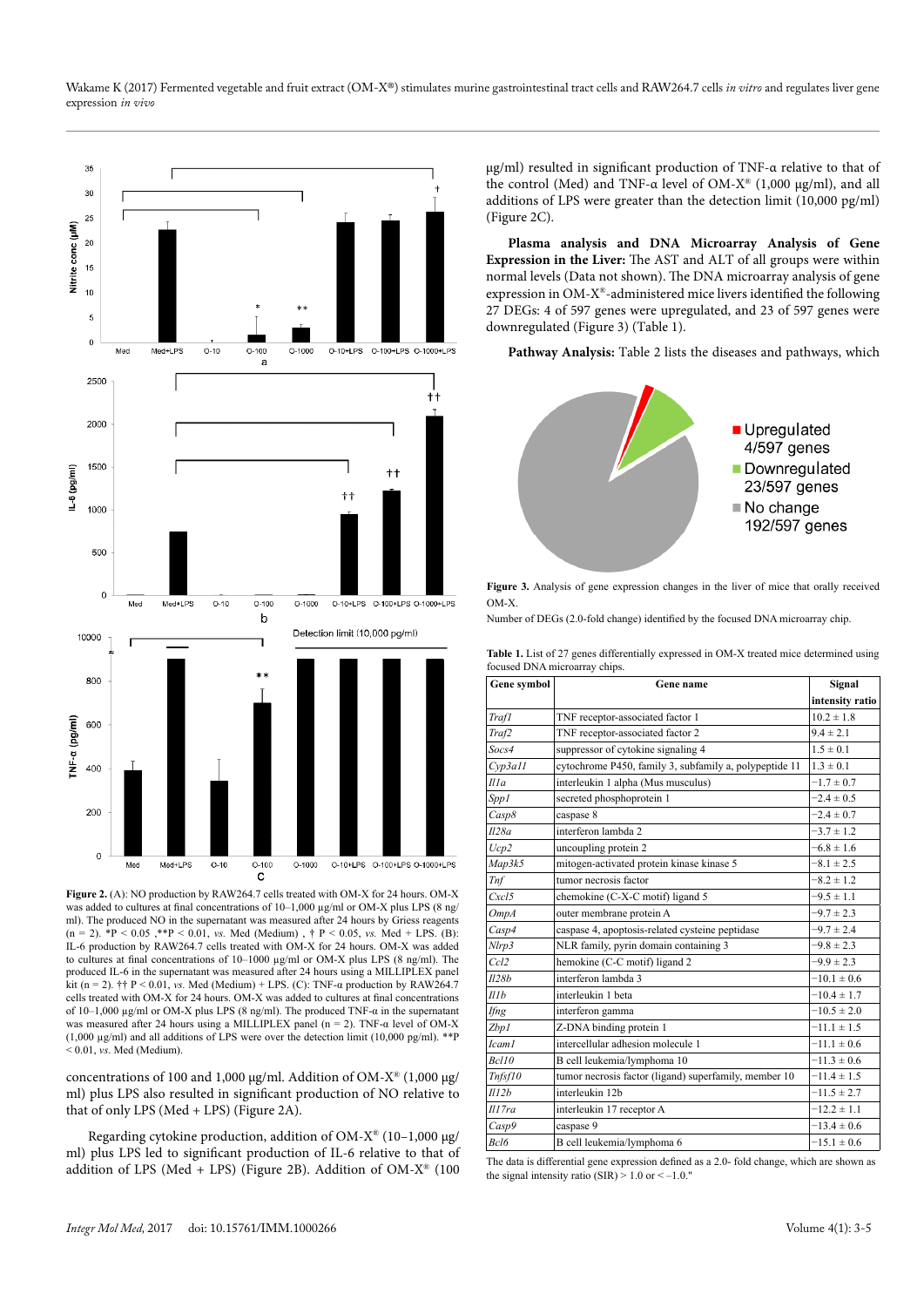were obtained by means of the pathway analysis tools in KEGG Mapper, related to DEGs of OM-X®-administered mice livers.

#### **Discussion**

To examine OM-X® functionality, the following points were considered. First, food components that are orally ingested are generally digested in the intestine, and some of the components are absorbed, metabolized in the liver, and enter blood circulation. Therefore, OM-X® may undergo similar digestion and absorption. Moreover, in the immune response to external substances, the innate immune system involving macrophages and dendritic cells is stimulated first; then, the immune signals are transmitted to T-lymphocytes and other cells to trigger a secondary immune response [6,7]. Thus, the effects of orally ingested OM-X® on the gastrointestinal tract, liver function, and innate immunity were evaluated in an exploratory manner.

Initially, the influence of OM-X® on GLP-1 productivity of rat lower gastrointestinal tract cells was examined. GLP-1 is produced in response to nutrient stimuli upon eating and contributes to blood glucose control by stimulating β cells in the pancreas to promote insulin secretion [8]. The study results showed that OM-X® increased GLP-1 production in a concentration-dependent manner. Because GLP-1 production is induced by nutrients, including glucose and lipids, OM-X® effects may be mediated by carbohydrates and lipids found in OM-X® [9].

Macrophage (RAW264.7 cells) has responsible for innate immunity. Recognition and elimination of foreign bodies by macrophages in infection and early stages of oncogenesis are critically important for preventing diseases. Toll-like receptors (TLRs) 2, 4, and 6 are involved in macrophage activation by pathogen-associated molecular patterns (PAMPs). For example, certain microbe-derived substances, including β-glucan and lipopolysaccharides, stimulate these receptors and thereby promote production of cytokines, like IL-1, IL-6, IL-12, and TNF- $α$  [10,11].

In this study, the addition of OM-X<sup>®</sup> only or OM-X<sup>®</sup> plus LPS increased NO, IL-6, and TNF-α production. Accordingly, it is possible that OM-X® only or OM-X® plus LPS directly activate TLRs of macrophages and that this phenomenon is a priming action enhancing LPS stimulus by polysaccharide components in OM-X®. OM-X® contained 12 strains of LAB and bifidobacteria, including *Lactobacillus acidophilus*, *L. brevis*, *L. bulgaricus*, *L. casei*, *L. fermentum*, *L. helveticus*, *L. plantarum*, *Bifidobacterium breve*, *B. longum*, *B. infantis*, *Streptococcus thermophilus*, and *Enterococcus faecalis* TH10. Especially, *E. faecalis* TH10 of OM-X® is an LAB strain isolated from tempeh, a

Table 2. Pathway Search Result analyzed by KEGG software. DEGs of OM-X treated liver were found to be associated with inflammatory diseases and pathways.

[http://www.genome.jp/kegg-bin/color\\_pathway\\_object](http://www.genome.jp/kegg-bin/color_pathway_object)

| <b>Associated diseases or pathways</b>               | <b>Associated gene number/DEGs</b> |
|------------------------------------------------------|------------------------------------|
| Influenza A                                          | 10/27                              |
| Cytokine-cytokine receptor interaction               | 9/27                               |
| <b>Tuberculosis</b>                                  | 8/27                               |
| TNF signaling pathway                                | 8/27                               |
| Herpes simplex infection                             | 8/27                               |
| Rheumatoid arthritis                                 | 7/27                               |
| Apoptosis                                            | 7/27                               |
| NF-kappa B signaling pathway                         | 6/27                               |
| Non-alcoholic fatty liver disease (NAFLD)            | 6/27                               |
| AGE-RAGE signaling pathway in diabetic complications | 5/27                               |
| Inflammatory bowel disease (IBD)                     | 5/27                               |

The results are computer predictions made by KEGG.

traditional fermented food in Southeast Asia. Therefore, PAMPs of bacteria from OM-X® stimulate TLRs and induce many kinds of cytokines [12].

Finally, a focused DNA microarray (Genopal®) was used to analyze changes in genes expressed in the liver as a hepatic effect of orally administered OM-X® in mice [13].

The information of liver genes that were differentially expressed in response to OM-X® administration was analyzed using pathway analysis tools in KEGG Mapper. Thus, it was predicted depending on strong suppression of genes, except Traf1/2, that OM-X® is involved in infectious diseases (influenza A, tuberculosis, *Herpes simplex* infection), inflammatory diseases (rheumatoid arthritis, NAFLED, diabetic complications, IBD), and inflammation-related pathways (TNF signaling, NF-kappa B) and acts on these inflammatory reactions in a suppressive manner [14,15,16]. Given the results indicating that OM-X<sup>®</sup> tends to suppress apoptosis pathways, OM-X<sup>®</sup> can be expected to have a cytoprotective action on hepatocytes through suppression of their cell death, which occurs in response to various infections and inflammatory reactions [17,18].

Moreover, OM-X® orally administered to mice suppresses inflammatory genes, including TNF in the liver, while having a direct stimulatory action on macrophages to enhance their TNF-α production, which indicates that  $OM-X^*$  is a biological response modifier with an immunomodulatory activity [19,20,21,22].

#### **Acknowledgments**

We appreciate the assistance of Mr. Naoyuki Togawa (Bio-device Research group, Mitsubishi Rayon. Co., Ltd., Tokyo, Japan) who provided technical information on DNA microarray analysis during the study period. This study was funded by BIOBANK Co., Ltd. (Okayama, Japan).

#### **Conflicts of Interest**

None.

#### **References**

- 1. Itoh T, Miyake Y, Kasashima T, Shimomiya Y, Nakamura Y, Ando M, et al. (2015) OM-X®, Fermented Vegetables Extract Suppresses Antigen-Stimulated Degranulation in Rat Basophilic Leukemia RBL-2H3 Cells and Passive Cutaneous Anaphylaxis Reaction in Mice. *Nat Prod Commun* 10: 1597-1601.
- 2. Spierings EL, Walshe T, Pescatore F (2013) Safety and tolerability of Dr Ohhira's OM-X capsules in Healthy volunteers. *Integr Med* 12: 38-42.
- 3. Takahata M, Frémont M, Desreumaux P, Rousseaux C, Dubuquoy C, Shimomiya Y, et al. (2014) Evaluation of therapeutic properties of fermented vegetables extract (OM-X) in the model of colitis induced by Citrobacter rodentium in mice. *J Funct Foods*10: 117-27.
- 4. Kawakami M, Ohhira I, Araki N, Inokihara K, Matsubara T, Iwasaki H (1998) The influences on the VO2max of athlete with taking lactic acid bacteria (OM-X). *Kurashiki University of Science and the Arts* 3: 131-44.
- 5. Oszmianski J, Lachowicz S (2016) Effect of the Production of Dried Fruits and Juice from Chokeberry (Aronia melanocarpa L.) on the Content and Antioxidative Activity of Bioactive Compounds. *Molecules* 21: 1098.
- 6. Wu G, Johnson SK, Bornman JF, Bennett SJ, Fang Z (2017) Changes in whole grain polyphenols and antioxidant activity of six sorghum genotypes under different irrigation treatments. *Food Chem* 214: 199-207.
- 7. Abuajah CI, Ogbonna AC, Osuji CM (2015) Functional components and medicinal properties of food: a review. *J Food Sci Technol* 52: 2522-2529. [[Crossref](http://www.ncbi.nlm.nih.gov/pubmed/25892752)]
- 8. Berraondo P, Minute L, Ajona D, et al. (2016) Innate immune mediators in cancer: between defense and resistance. *Immunol Rev* 274: 290-306. [[Crossref](http://www.ncbi.nlm.nih.gov/pubmed/)]